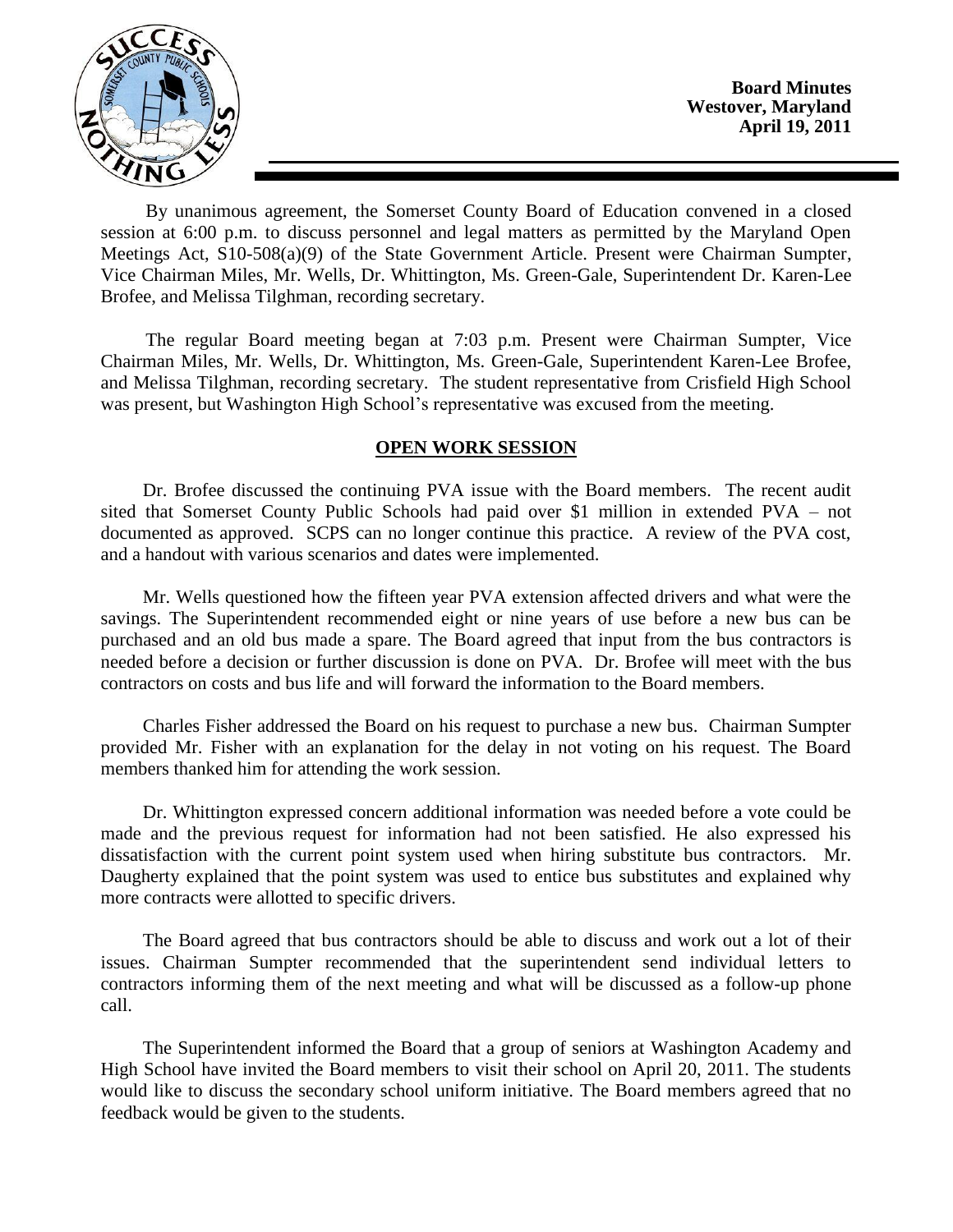The Superintendent briefly discussed the budget and outlined expenditures and expenses.

Ms. Green-Gale expressed her regrets for the lost of the Family Consumer Science Programs from Somerset Intermediate School & King's Café. Mrs. King is retiring and that position is not being filled.

# **REGULAR SESSION AGENDA**

## **1. Call to Order**

The meeting was called to order by Dr. Brofee at 7:03 p.m.

## **2. Roll Call**

The roll was called by Melissa Tilghman indicating that all five Board members and the Superintendent were present. Both Student Representatives were present.

## **3. Declaration of Quorum**

It was declared that a quorum was present.

## **4. Pledge of Allegiance**

Chairman Sumpter led the Board in the Pledge of Allegiance.

### **5.** A**pproval of Minutes**

A motion was called for by Chairman Sumpter, moved by Dr. Whittington, seconded by Vice Chairman Miles, and passed to approve the amended minutes of March 8, 2011 and March 15, 2011. The motion was carried unanimously.

### **6. Adoption of Agenda**

It was moved by Mr. Wells, seconded by Vice Chairman Miles and passed to adopt the amended agenda. Item 8, the United Way Campaign was tabled until the May Board meeting.

# **7. Student Board Members' Activities Report**

Miss Sturgis presented an excellent report on the upcoming school events and was thanked by the Board. Miss Elmore was excused from the meeting and her report was presented by Dr. Brofee.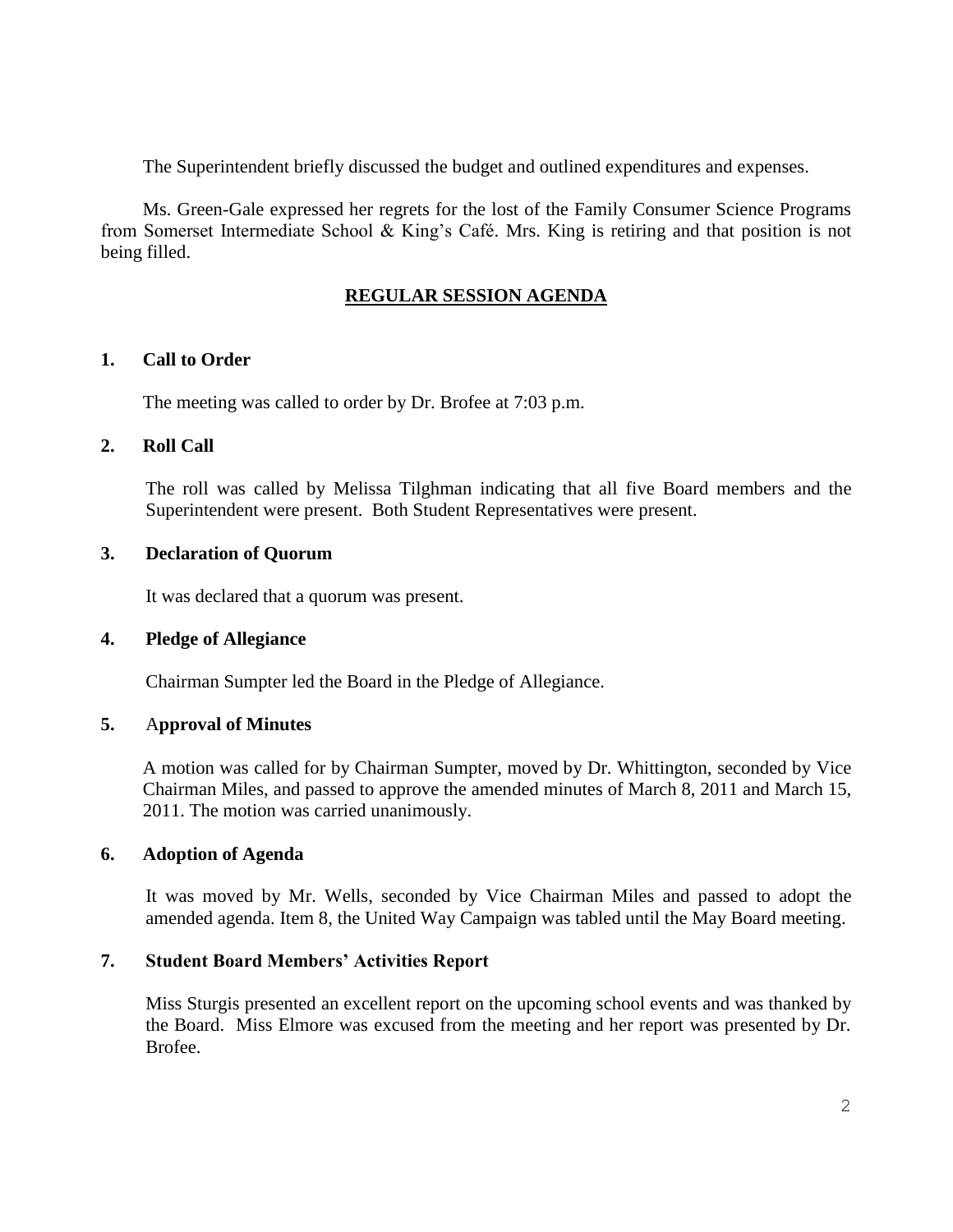## **8. United Way Campaign**

This item was tabled until the May Board meeting.

### **9. Skills USA Competition**

Mr. Laird introduced the CTE students and teachers and provided a little detail about the competition. Skills USA formed in 1965 to promote students to learn work skills. Students compete in local competitions. If the students place in the top three regional competition they move to the State competition. J.M. Tawes had winners in the Business Administration, Fire Fighter Rescue, Automotive Technology, and Carpentry categories.

## **10. Public Participation**

Several addressed the Board with upcoming concerns. Ms. Betty Collier addressed the Board in regards to the Secondary Uniform Expansion Initiative. She stated that this would put a financial burden on parents and that students should have a decision in what they wear. Ms. Collier also expressed the concern of the elimination of middle school sports and that the Board should look for other programs to cut.

Ms. Laurie Troop-Curtis addressed the Board in regards to the elimination of middle school sports and fine arts. Ms. Troop also expressed concern that at Crisfield Academy and High School higher grades could not take Fine Arts due to a conflicting schedule with AP courses.

Ms. Lisa Muir addressed the Board on the Secondary Uniform Expansion Initiative. Ms. Muir expressed concern that the survey was biased and that seniors should not have been a part of the survey. She stated that uniforms are expensive and will fall apart. Ms. Muir also expressed that heavier children will lose confidence if they are forced to follow the uniform dress code.

Mr. Henry Ward addressed the Board with concern of the elimination of bus #28 and the burden it would put on the other bus drivers. Mr. Ward also expressed concern of the awarding of a contract for Route #3 stating that all bus contractors be given the opportunity to apply for advertised routes.

The Board thanked everyone for attending the meeting with assurance that their concerns would be considered.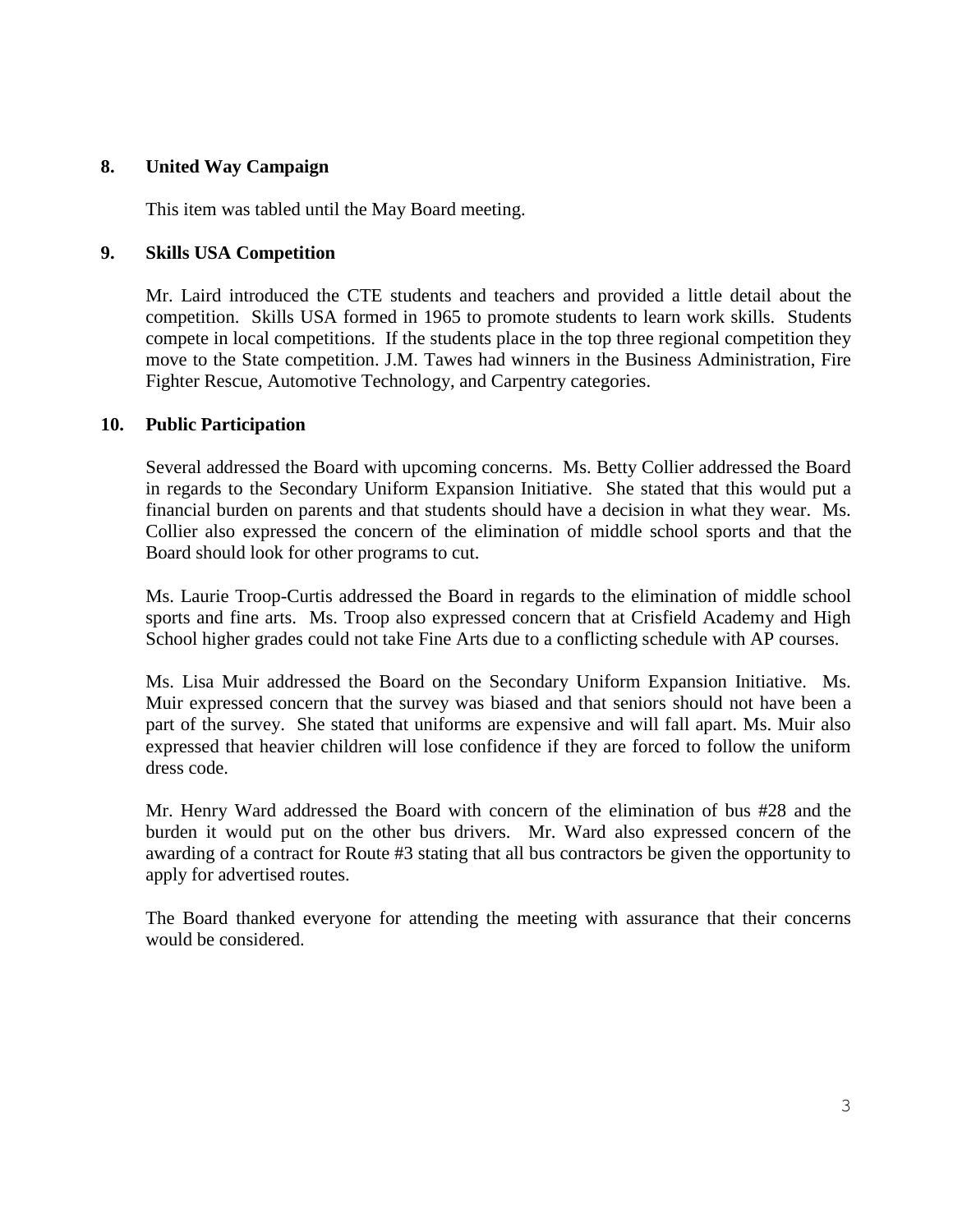# **11. A. Facilities and Transportation**

## **Advertisement of Route #3**

It was moved by Dr. Whittington, seconded by Ms. Green-Gale and passed to approve Mr. Daugherty's request to advertise for Route #3 with the stipulation that all drivers are given the opportunity to apply. The vote was unanimous. Dr. Whittington expressed his concern of points given to substitutes during the interview process and stated that he is not in favor of this particular process.

## **Approval of New Bus Purchase**

It was moved by Mr. Wells, seconded by Vice Chairman Miles and passed to approve Mr. Daugherty's request to allow Charles Fisher to purchase a new bus. The vote was 3:2 with Vice Chairman Miles and Dr. Whittington not in favor of the vote.

## **B. Response to Football Request for Crisfield Academy and High School**

It was moved by Vice Chairman Miles, seconded by Dr. Whittington and passed to approve continued funding of one football team in the county and to continue the current practice. The student must attend the school where the sport is played.

### **C. Human Resources**

# **Job Descriptions**

It was moved by Vice Chairman Miles, seconded by Mr. Wells and passed to approve the revised job descriptions for the Director of Transportation and Facilities, Director of Finance, and the Human Resources Generalist. The vote was unanimous with all Board members in agreement.

### **Whistle Blower Policy**

Dr. Brofee presented the revised policy #700-9 to include whistle blowing for the Board's review and study. This addition was suggested by the legislative auditors as a protection mechanism.

### **Staffing 2011-2012**

Dr. Brofee provided the Board with an update on staffing for the 2011-2012 school year. There has been one layoff and 10.5 position cuts.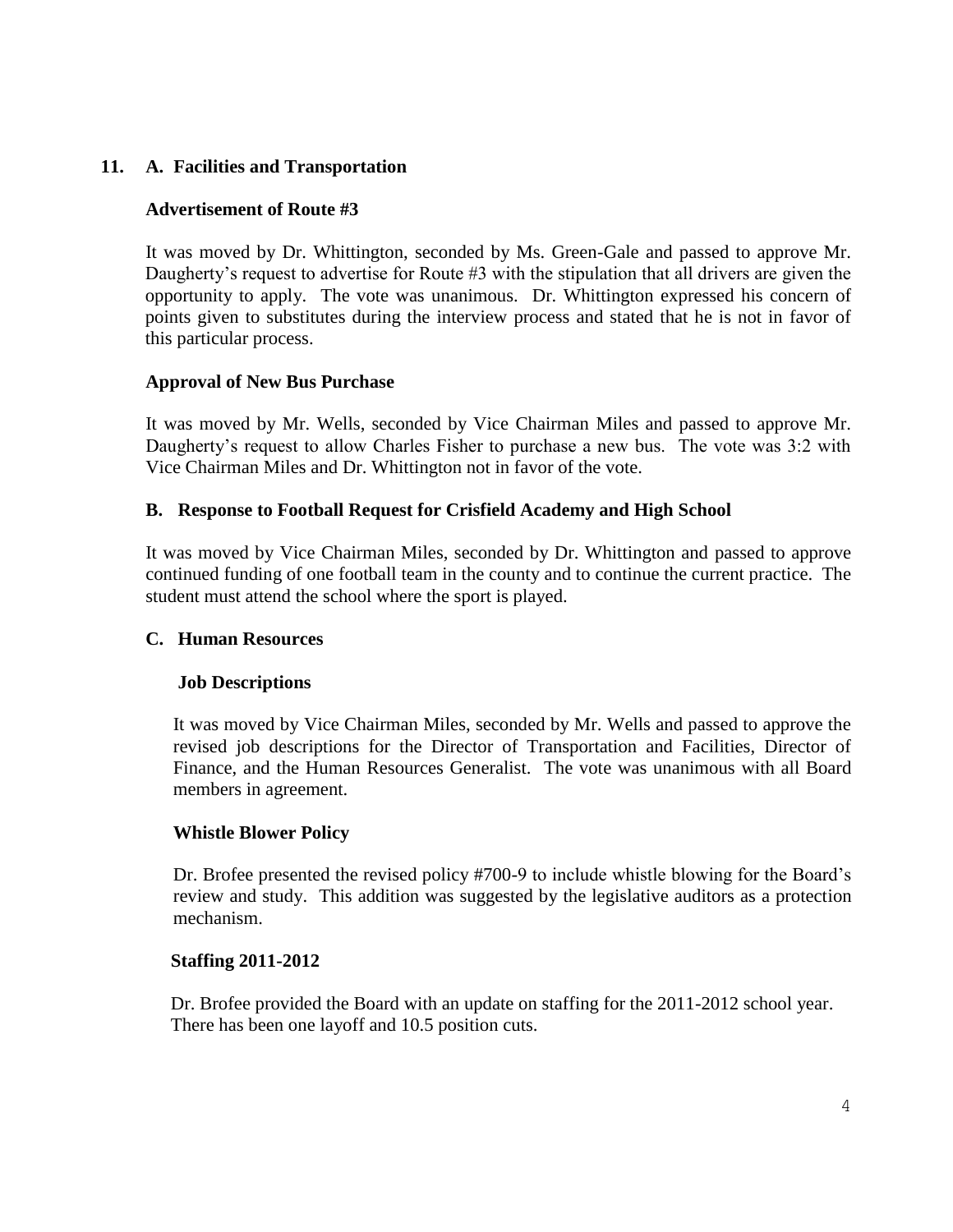### **D. Student Services**

Ms. McLaughlin provided the Board with an update on the Uniform Initiative. The elementary schools and the middle school are doing well with uniforms. Principals also help students who do not have uniforms by providing one while they are at school. A survey for the secondary schools was done with an 84% response with 82% saying they would wear uniforms. The surveys revealed that  $8 - 11$  grade students were not in favor of wearing uniforms. It was decided that more research was needed before the uniform expansion could be enforced for the high schools. Ms. McLaughlin recommended the continuation of uniforms for elementary with the addition of black tops.

Ms. Ward, CAHS principal, read a letter to the Board written by a parent expressing the hardship the implementation of uniforms would put on eighth grades students and that the initiation of uniforms would not increase test scores or prevent bullying.

Chairman Sumpter stated that more research is needed before the expansion can be done at the secondary level including eighth graders.

## **12. New Business**

### **Instructional Report**

Mr. Bloodsworth discussed Race to the Top which will include the expansion of the data system for students. This expansion will track students' progress from Pre K through the workforce and the future curriculum will include an increase in writing projects. The STEM will be included in the RTTT curriculum with cross teaching implementation in the classroom. The 3 – 8 grade students will begin taking a three course assessment and MSA's and HSA's will continue.

A summer school program to be held this summer will include a technology based Reading intervention program and will focus on 6 -9 grade students' intervention and remediation. The migrant program will continue again this summer and will be held at Greenwood and Princess Anne Elementary as well as a  $21<sup>st</sup>$  Century Voyager program that will be offered for a week. Summer school will again be offered for high schools (\$100) and middle school (\$75) for those students who need to retake courses.

Ms. Schneider discussed the Challenge of the Champion project. The challenge went well and was enjoyed by all students.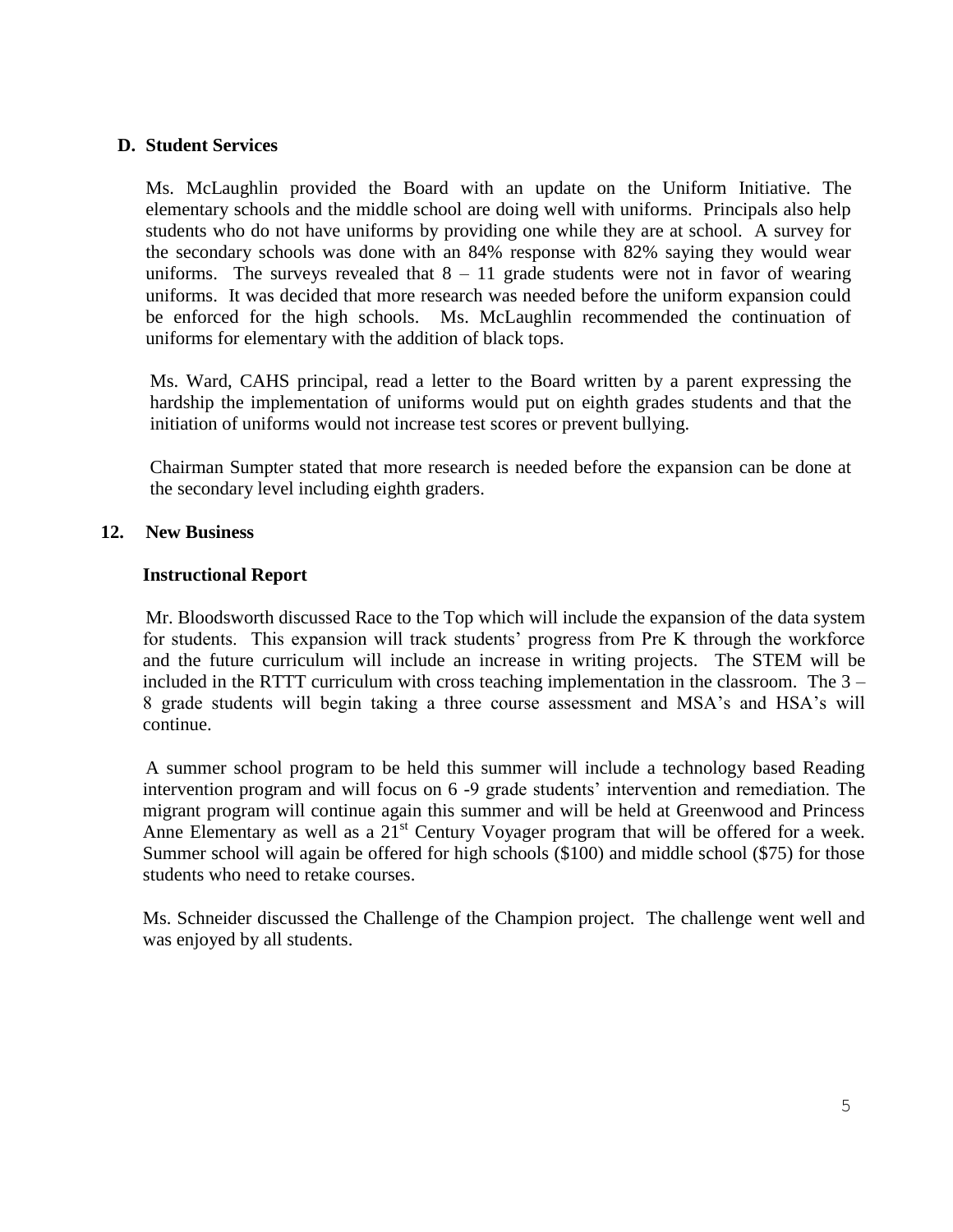#### **Finance**

### **Superintendent's Budget Proposal 2012**

The Superintendent presented a breakdown of the 2012 budget which included staffing cuts, position lost and programs with a decrease in funding. The next meeting on the budget will be held April 26, 2011.

#### **Monthly Finance Report**

Ms. Miller presented the monthly finance report to the Board.

#### **Food Service Report**

Ms. Miller presented the food service report to the Board members informing them that an increase in lunch prices is anticipated for next year to offset state reimbursement.

#### **B. Human Resources**

#### **Job Descriptions**

Mr. Lawson presented the following revised job descriptions for the Board's review and study and vote at the May Board meeting: Human Resources Associate and Secondary Technology Instructional Facilitator.

#### **New Hire, Retires, and Resignations**

A motion was called for by General Sumpter, moved by Vice Chairman Miles, seconded by Ms. Green-Gale to approve Mr. Lawson's amended Human Resources Report. The motion was carried unanimously.

**Retirees:** Marguerite Robinson and Daniel Collins **New Hires:** Rebecca Pratte **Resignations:** Mallory Hall, Sarah Richards

#### **C. Field Trip Request**

It was moved by Dr. Whittington, seconded by Vice Chairman Miles and passed to approve the field trip request for CAHS's JROTC students to attend a camp in June to Bethany Beach. The camp will provide the JROTC cadets challenging, meaningful, hands-on training in a military environment which develops good citizenship, leaderships, and patriotism. The vote was unanimous.